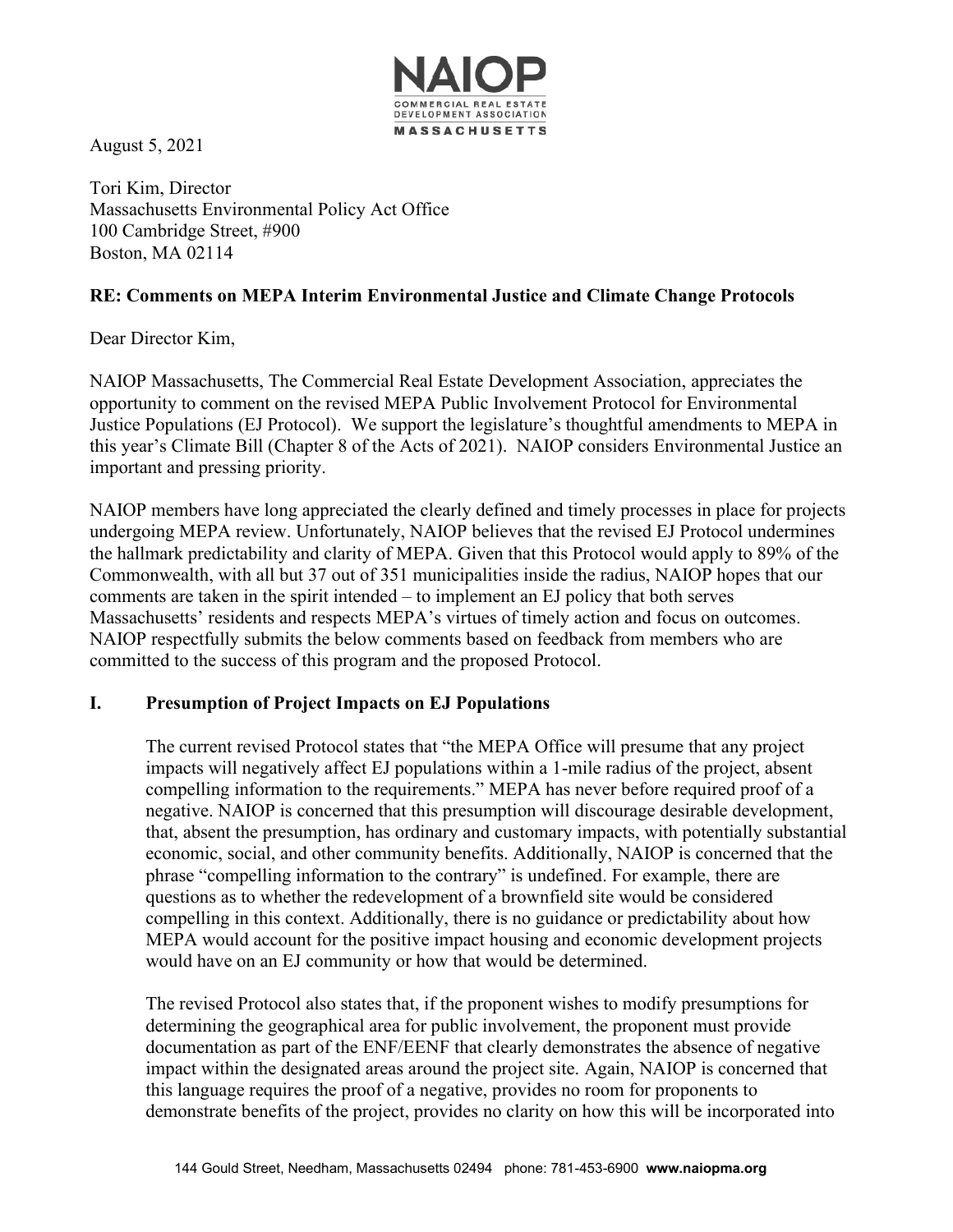MEPA's review, and requires the application of a subjective standard of harm. NAIOP believes that, contrary to the goals of the revised EJ policy, this language will not help EJ populations and instead will serve to dissuade Proponents from pursuing projects in areas that need them most.

**Given the lack of clarity and predictability and the potential harmful consequences of this language, NAIOP urges the MEPA Office to remove the presumption of harm, as well as the process currently drafted for modifying this presumption, and instead focus its efforts on avoiding demonstrable (not assumed) negative effects and documenting the meaningful ways in which projects such as community housing and job creation can benefit EJ communities.**

NAIOP is also concerned about the manner in which the presumption of a negative effect on EJ populations built into the EJ Protocol to address the new public outreach requirements of MGL c.30 § 62J would impact the regulatory implementation of the new EIR requirements of MGL c. 30 §§ 62B and E. The EJ Protocol public outreach threshold is "reasonably likely to negatively affect EJ populations", while the statutory EIR threshold is "likely" / "reasonably likely to cause damage to the environment." To the extent that a process is established by the EJ Protocol for determining the reasonable likelihood of negative effect on EJ Populations, it should be developed in parallel with a process for determining the reasonable likelihood of damage to the environment.

**NAIOP strongly recommends that the MEPA Office consider modifying the EJ Protocol and developing a coordinated regulatory amendment approach to provide a means to avoid requiring the filing of an EIR for** *every* **project that meets an ENF threshold, solely because it is located within a 1-mile radius of an EJ community (or 5 miles if affecting air quality). While we recognize that the Climate Bill prescribes the filing of an EIR for certain situations, the thresholds for review in the MEPA regulations provide a reasonable amount of flexibility that should allow for a determination that certain categories of projects do not require the filing of an EIR.**

#### **II. Expanded Administrative and Analytical Burden with No Relief**

NAIOP applauds the MEPA Office's efforts to increase accessibility in its efforts to better serve EJ populations and all residents of the Commonwealth. However, NAIOP is concerned that, as currently drafted, the Protocol exponentially expands the requirements for project proponents with little to no relief or support from the MEPA Office. Examples of these expanded proponent requirements include identifying relevant community-based organizations with no guidance or support from the MEPA Office; translating all documents; providing oral interpreters; and identifying relevant languages on the census block group level based solely on information provided at the census tract level. NAIOP is concerned that with no relief or resources from the MEPA office, this expanded administrative and analytical burden will serve as a disincentive for pursuing projects in EJ communities. **NAIOP hopes that the MEPA office will consider these requirements and adopt internal protocols, guidance, and official resources for obtaining the required information so that MEPA staff can provide support to achieve successful, equitable implementation.**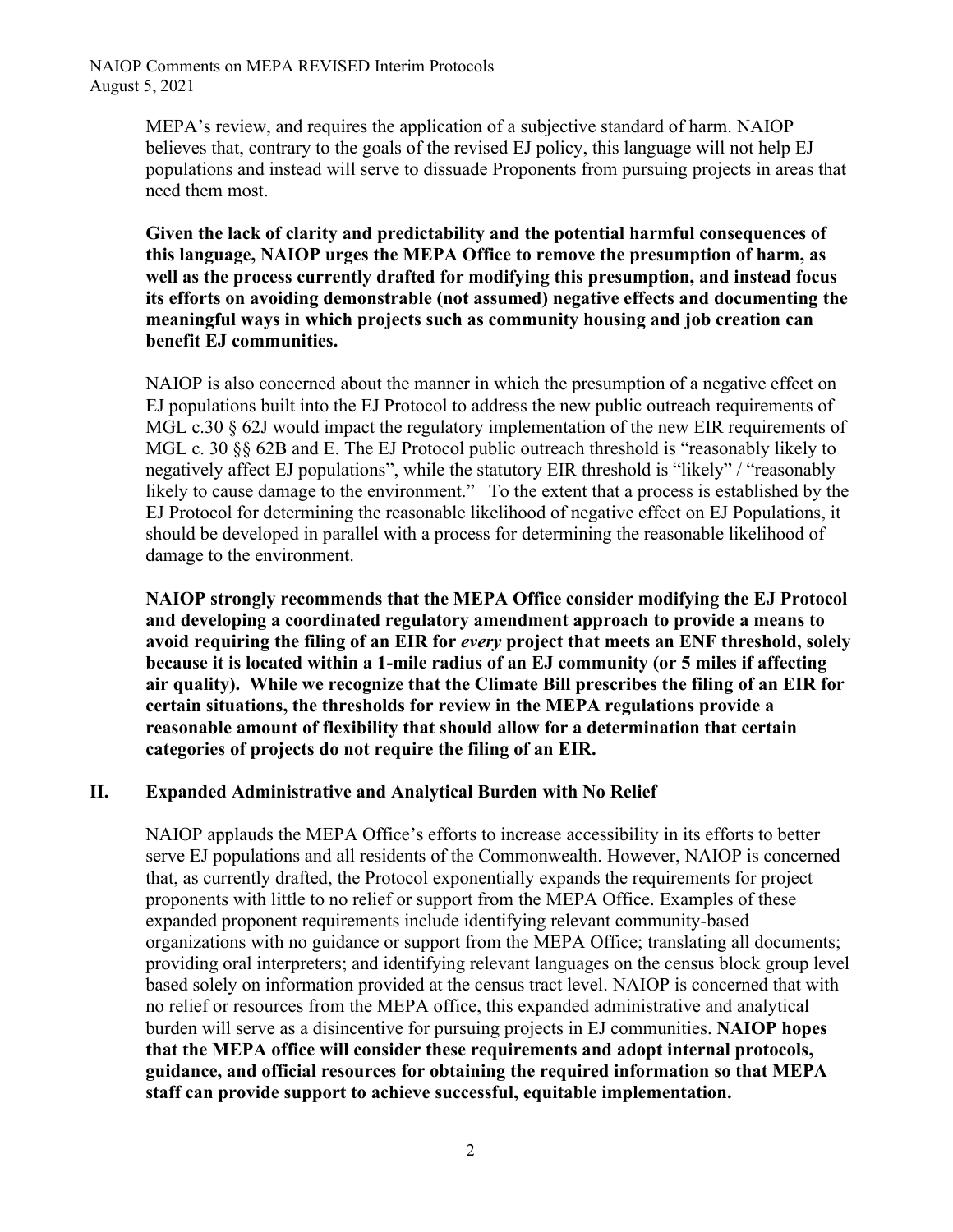NAIOP Comments on MEPA REVISED Interim Protocols August 5, 2021

#### **III. Unclear Requirements and Timeline Impacts**

In the Protocol, the LOI and Project Summary are both required to precede the ENF filing however it is unclear what content should be included at this stage, given that the pre-filing information meeting would not be coordinated with the MEPA consultation session until a month later. NAIOP is concerned that these requirements will cause confusion among the recipients of the information as to which matters more and confusion among project proponents as to when certain information should be included. Given that predictability and clarity are critical to a successful MEPA review, **NAIOP urges clarifying language be adopted to ensure consistency throughout the process and that the LOI process be shortened considerably.**

Additionally, for any project required to file an EIR, the Secretary is given the power to consider the need for additional public involvement during the period between the certificate issuance on the ENF/EENF and the subsequent EIR filing, and during the course of EIR review. As drafted, this determination will be made on a case-by-case basis. There is no clarity defining what would demonstrate a need for additional public involvement, no predictability as to what kinds of projects would need to go through this process, and no defined timeline. **Given that the hallmark of the MEPA review process is predictability and timeliness, NAIOP strongly urges the MEPA Office to remove this language to ensure the integrity of the MEPA program**.

NAIOP's understanding throughout (supported by the words of the statute) has been that the EJ Policy would apply solely to new filings and to NPCs submitted after the effective date of the EJ Policy (anticipated to be October 1, 2021). The updated Protocol essentially expands that list by requiring proponents to also conduct outreach and distribute translated project materials to EJ populations within one mile (or five miles if air quality is implicated) in connection with EIRs and "other filings where the initial ENF/EENF was submitted prior to the effective date of this protocol." As a practical matter, proponents are most likely already conducting outreach to the affected populations. **However, NAIOP respectfully requests that any projects for which the initial filing (or NPC, if applicable) predates the effective date of the Protocol, would be exempt.**

Finally, during our meeting in July, NAIOP appreciated your **clarification that the EJ Protocol would not require projects that would not otherwise be subject to MEPA review to undergo review or file an ENF** given that the Protocol does not modify any jurisdictional aspects of the program. NAIOP agrees with this position and suggests that this be included in the Protocol to provide needed clarity.

### **IV. RMAT Tool Requires Further Technical Review**

Though NAIOP understands that MEPA has not extended the comment period for the Revised Interim Protocol on Climate Adaptation and Resiliency (Climate Protocol), in addition to